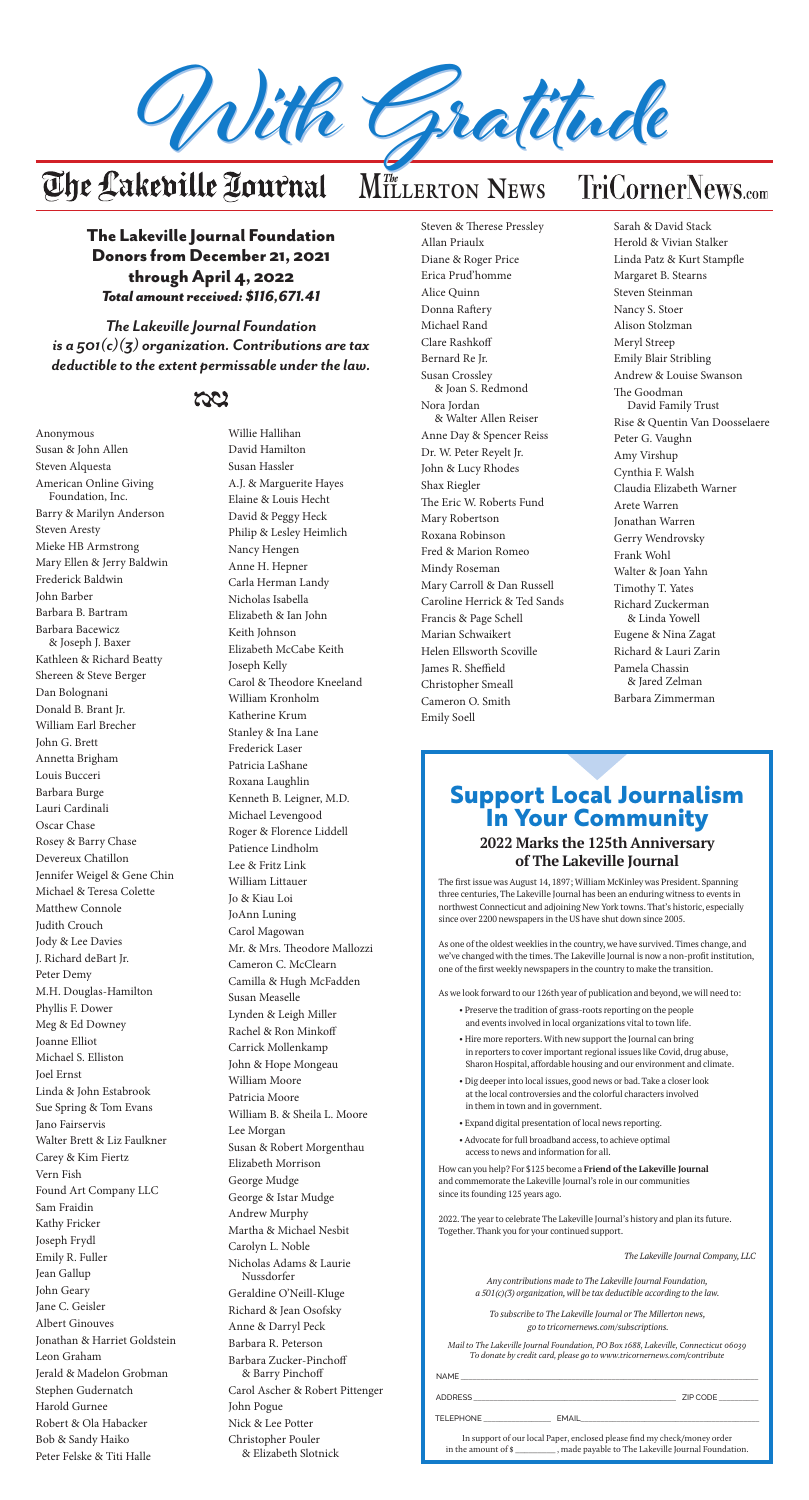The Lakeville Journal Company Donors from October 5-December 20, 2021 *Total amount received: \$179,296.64*

*The Lakeville Journal Foundation is a 501(c)(3) organization. Contributions are tax deductible to the extent permissable under the law.*





# $M$ *The* LERTON **NEWS**

Anonymous Michael Abram Vivian Garfein Abram Ellen & Moshe Adler Steven Alquesta Steven Aresty Norman & Aita Askinazi Harding Bancroft Barbara B. Bartram Linda Ward Beech Ward C. Belcher Leon & Patrice Bouteiller Pam Boynton Donald Breslauer David Evan Bright Thomas Bucelwicz Barbara Butler Lillie A. Mikesell & Karen Byers Blake & Elizabeth Cabot Jane A. Waters & Peter Caldwell Allison Canton Jane & Mark Capecelatro Deborah & John Carter John R. & Kristina S. Chandler Jared Zelman & Pamela Chassin Devereux Chatillon Katherine Chilcoat R.W. Ciferri III James H. Clark Darrah Cloud Terry & Joel Cohen Barbara & Lee Collins Dave Colmar Donald Connery Susan & Walter DeMelle Jr. Mary DePasquale Noreen Doyle Geoffrey & Daphne Drury Gila Ducat Lipton Catherine Durning J. Barclay Collins & Kristina Durr Michael Eckert Eileen Epperson Sue Spring & Tom Evans George & Lorraine Faison Ingrid Friedenbergs & Jack Feder Jack & Joyce Finkelstein Stephen & Janet Fitzgerald Molly Fitzmaurice Low Road Foundation Henry Rosler & Eileen Fox Evelyn H. Franson M.E. Freeman Emily Fuller Chris & Mim Galligan

The Winsted Journal of the Winsted Journal of the Winsted Journal of the Winsted Journal of the Winsted Journal of the Winsted Journal of the Winsted Journal of the Winsted Journal of the Winsted Journal of the Winsted Jou Martha Nesbitt Karen Nickerson Robert Norman Geraldine O'Neill-Kluge Robert F. Ober Sandra Oliver Mary Close Oppenheimer & Philip V. Oppenheimer Edward F. Peltier Nicholas M. Pentecost James Picton Marc Rosen & Susan Pinsky Henry & Anne Putzel Peter & Susan Restler W. Peter Reyelt MD Rachel & Richard Robbins Conley Rollins Sharon & Harvey Rosen Brian & Lucinda Ross Helen & Donald Ross Colter & Katy Rule Hylton Hundt Salon Julie Sandorf Morgan Schafer Grace Schalkwyk Harvey Schussler Pamela Scott Jill & Neil Scott

Tino & Susan Galluzzo Andrew C. Gates Yvonne H. Gilyard Steven & Gail Goldberg Chris & Basia Goldsmith Michael Gordon Benjamin Gott Judith Gott Edward & Diana Greene Gwen Greene Edith Greenwood David Hamilton Leila Hawken Jon Higgins Frederic K. Howard Sanford Padwe & Daphne Hurford Susan Irwin Beth & Jack Isler Claudia Nalesnik & Gerald Jamin

Johnnycake Books

John Jay Jolly

Anita Jorgensen Fred & Kay Joseph Charles Keil Robert & Jane Keiter Georgianne Kent Laurie Lisle & Robert Kipness Evan Friedman & Susan Knight Linda Kolts Eloise Koneazny William Kronholm Jonathan Landman Diane & Dr. Cavin P. Leeman Burt Hanback & Lois Lenehan Michael Levengood Gloria Miller & Macey Levin Dan Lewis Joan Lewis Louise Lindenmeyr William Littauer William E. Little Jr. Tully Lyons & Louis Loeb Alex Lotocki Charles Church & Anne Makepeace Janet Manko Lyn & Skip Mattoon Renee Petroles & Gerald McNamara Jr. Joel Melamed Parker Boal & Sandy Mirabile James W. Montanari Sarah & Thomas Morrison Elizabeth Morrison Charlotte H. Murphy Phyllis Nauts

Noreen Doyle, Chair Janet Manko, CEO, executive director The Lakeville Journal Foundation, Inc.

Harriet Shelare & Tom Shachtman Lisa N. Sheble James & Jill Sheffield David & Pom Shillingford Doc & Lisa Simont Mr. & Mrs. Ellery Sinclair Douglass Smith Judi Soule John & Elizabeth Sprague Patricia & Kurt Steele Lisa Straus Peter Tcherepnine Mila Tewell Michael Trapp Nancy Trowbridge Dale Turnipseed Margaret C. Vail Kathleen & Michael Voldstad Laurie Wadsworth Olivier Benjamin & Patricia Walsh Jeanette & Robert Weber Caroline B. Webster Lynn Westsmith George T. Whalen Jr. Andrea F. Williams Roberta B. Willis

## **Support Local Journalism In Your Community**

#### Dear reader,

When this newspaper made a plea to our readers for support in 2019, The Lakeville Journal Company, publishers of The Lakeville Journal, The Millerton News and www.tricornernews.com, was at a crossroads. Then, we

were looking at drastically cutting costs in order to survive.

Two years later, after two highly successful appeals to our readership for contributions that saved your local community newspapers, this small media company is in a very different place. Your generosity kept us alive, even during a worldwide pandemic, and we were able to apply for and receive tax-exempt status from the IRS as a public charity. Your contributions to The Lakeville Journal Foundation are now tax deductible to the extent permitted under the law. Now it is time to regroup again and make a new plan to take this media company into a successful future.

During COVID-19 shutdowns and restrictions, this company was able to obtain two PPP grants from the U.S. government, which, combined with our readers' generous support, helped us remain in place to report the news of your communities. Your wish for local news is what drives our mission,which publishes in the newspapers every week:

*Our goal is to report the news of our communities accurately and fairly, and to foster the free flow of information and opinion.*

We sincerely ask you to be a Community Contributor, donating whatever you can to support local news, to The Lakeville Journal Foundation, a 501(c) (3) organization. Unlike the last two years, your donations are now tax deductible within the limits of the law.

Thank you for keeping track of your local news in our publications, and profound gratitude for your support that kept The Lakeville Journal, The Millerton News and www.tricornernews.com here for your communities.

Noneen Soyle

Joset Maho

*Enclose your check or money order. To donate by credit card, please go to www.tricornernews.com/contribute Mail to The Lakeville Journal Foundation, PO Box 1688, Lakeville, Connecticut 06039*

| NAME                                                                                            |                    |          |
|-------------------------------------------------------------------------------------------------|--------------------|----------|
| ADDRESS                                                                                         |                    | ZIP CODE |
| <b>TELEPHONE</b>                                                                                | EMAIL <b>EMAIL</b> |          |
| In support of our local Paper, enclosed please find my check/money order<br>in the amount of \$ |                    |          |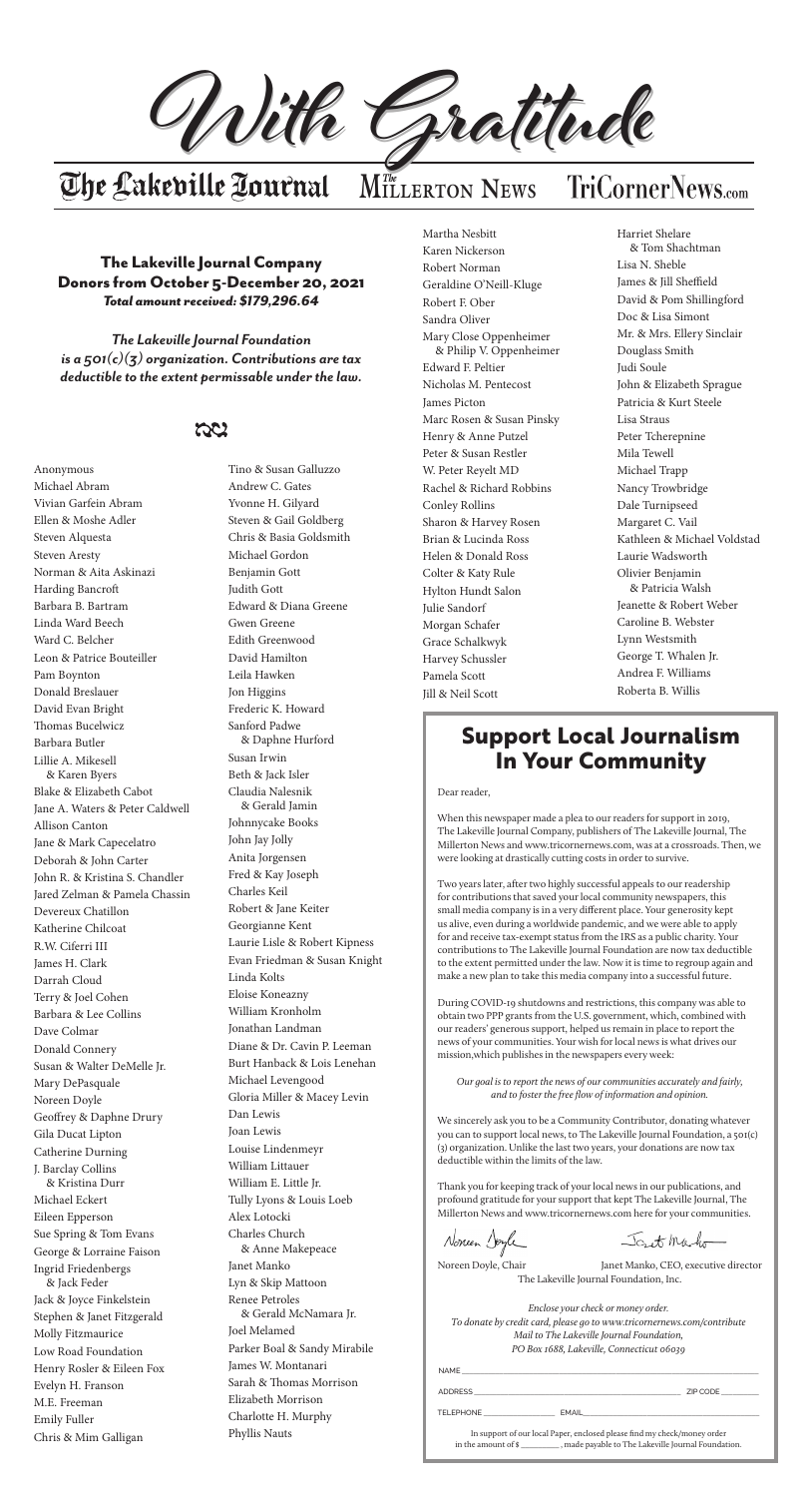

# $M$ *The* LERTON **NEWS**

### UPDATE ON THE COMMUNITY CONTRIBUTOR MODEL

The Lakeville Journal Company Contributors from January 12 - October 4, 2021 *Total amount received: \$14,863.31*

### *The Lakeville Journal Co. is proud to announce that the IRS has granted us nonprofit status*

*See story on page A1 and the editorial on page B4 for more information.*



Cameron Afzal Richard B. Allen Steven Alquesta Anonymous Mieke VHB Armstrong Richard Bell Rosemary & James Bell Evelyn Bhumgara Patricia & Richard Boyle Joseph Brien Maria Bulson Nancy S. Bushnell Rosemary Lyons Chase Paul & Jill Choma Annette F. Cloney Terry & Joel Cohen John Crawford Walter and Susan DeMelle C. Arthur Eddy George Elling Barbara & Joseph Ellis Nancy Elting

The Winsted Journal of the Winsted Journal of the Winsted Journal of the Winsted Journal of the Winsted Journal of the Winsted Journal of the Winsted Journal of the Winsted Journal of the Winsted Journal of the Winsted Jou Janice Hylton Nicholas Isabella Alfred & Joann Ivry Joan & David Jardine Roberta Jenckes Lynn Kearcher Charles & Angeliki Keil Richard and Galene Kessin William Kronholm Burt J. Hanback & Lois Lenehan Michael Levengood Gila Lipton Robbin & Jeff Livingston Ezra P. Mager Etienne Delessert & Rita Marshall George Mason Carol Mason Robert A. Maxwell Don & Diane Mayland Douglas McArthur Ralph M. McDermid Robert McSween William & Sue Morrill Mr. & Mrs. G.A. Mudge Deanna Mulligan Cory Murphy Jack Myers Irene Nachwalter Phyllis Nauts Michaele Ann Noble Nancy & John Nowak Geraldine O'Neill

Marian & Carr Ferguson Audrey & Ed Ferman Kim & Carey Fiertz Karl Filippini Sam Fraidin Barry & Debra Frank Kate Frucher Judy & Leo Gafney Valery Galasso Harriet & Jonathan Goldstein Jerald Grobman Stephen Gudernatch Bob & Sandy Haiko David Hamilton William Hartman Leila Hawken David & Peggy Heck Jeff Hamlin & Inge Heckel George Holden Winchester Hotchkiss Ellen Hubbard

- Your generosity made up a deeply appreciated gap in annual General Expenses since September of 2019.
- We are happy to have qualified for two PPP loans (which we converted to grants, having met the necessary criteria), in the amount of \$146,643 in 2020, then again in 2021 for \$134,577.50. contributing 35% of general expenses during this period.
- As they experienced their own COVID-19 cash needs, our steadfast advertisers needed to scale back their commitments to us. Our advertising revenue dropped over 30%. Now, advertising is better as more events are happening again, needing promotion, and businesses are mainly open.
- Effective Oct. 15, 2020, we raised the cost of the newspaper to two dollars, the first increase since

Thea Obstler Janet Offensend Joan Osofsky Alec A. Pandaleon James Petrie James Picton Bernard Re Jr. Tom Riley Roxanna Robinson Fred & Marion Romeo Barbara Rose Peter & Michelle Roth John Saar Suzanne & William Sales Sharon Democratic Town Committee James Sheffield Tom Evans & Sue Spring David & Sarah Stack Stampfle/Patz family Jerry Stanton Margaret B. Stearns Rachel & Donald Strauber John M. Striker Anne Sundberg Frances Taliaferro James Traub Nancy & Tom Trowbridge Barbara Austin & Roman Victor Hedwig Wells Gerry Wendrovsky Amy Wynn



## **Can you imagine a world without your Lakeville Journal or Millerton News?**  *For now, you won't have to. Thank you!*

**Support your local, independent voice in journalism by making a contribution at www.tricornernews.com/contribute or by mailing a check with your contact information to The Lakeville Journal Foundation, PO Box 1688, Lakeville, CT 06039.**

*In return for your Community Contribution, any contributions made now to The Lakeville Journal Foundation, a 501(c)3 organization, will be tax deductible according to the law.*

Dear Reader,

Late in 2019, we shared with you our story of need within the world of vanishing local journalism. You generously supported us, to date, in the amount of \$263,008.98 over two years, for our "Community Membership" model and then "Community Contributor" model. And now we are taking more steps toward sustainability.

2003. This has helped.

COVID-19 awakened an awareness of the significance of our papers. Thanks to our Community's generosity and the unswerving dedication of our fine Team, we were able to remain fully functional through the pandemic. Our goal is to continue to improve our publications as we move forward.

We love our Community partnership and will continue it as a nonprofit 501(c)3 as of October, 2021.

*— The Lakeville Journal Company, LLC*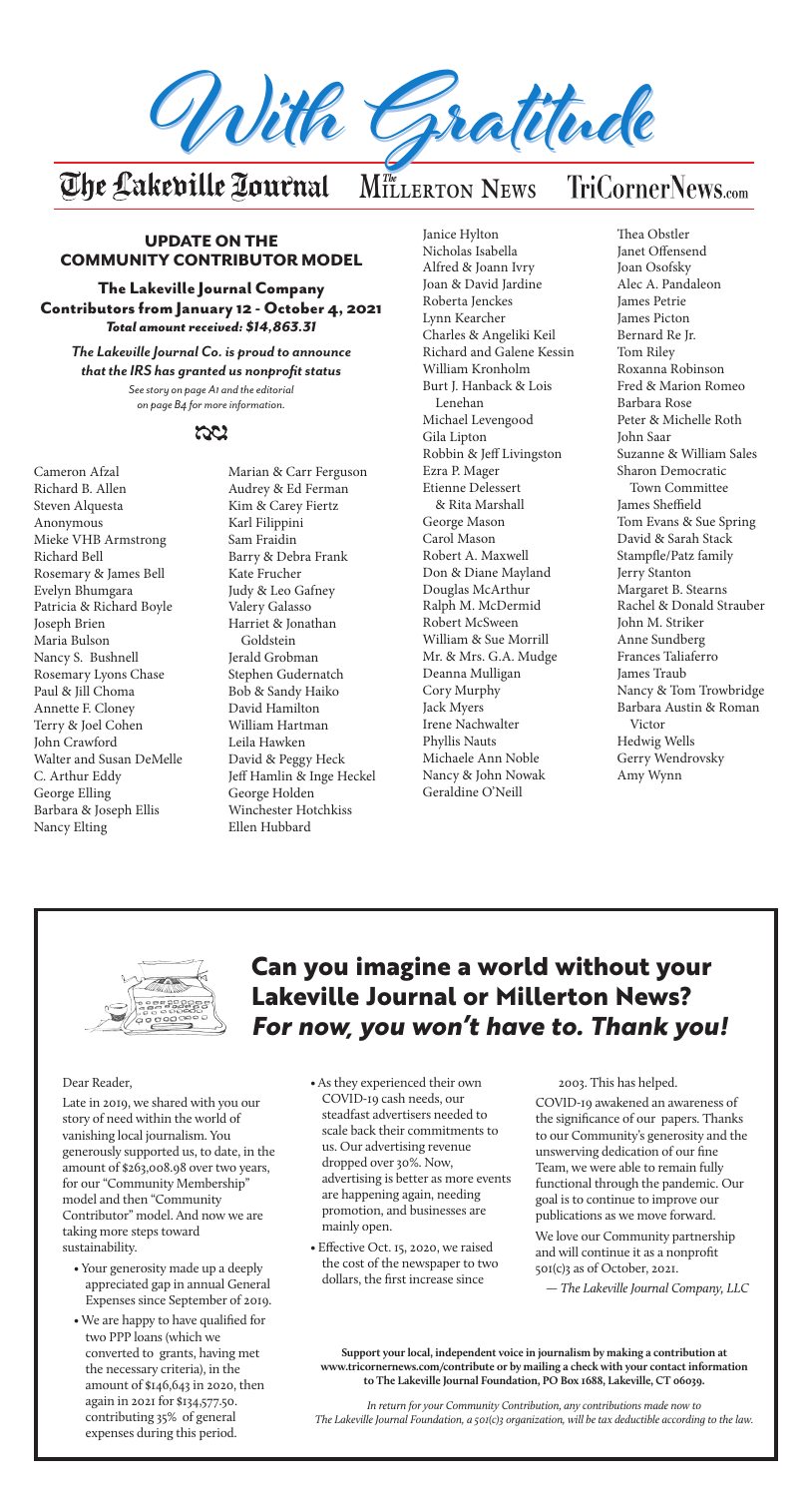## UPDATE ON THE COMMUNITY CONTRIBUTOR MODEL

The Lakeville Journal Company Contributors from October 22, 2020 - January 11, 2021 *Total amount received: \$82,533.09*

*See the editorial on page B3 for more information.*

## ದಿರ



The Winsted Journal of the Winsted Journal of the Winsted Journal of the Winsted Journal of the Winsted Journal of the Winsted Journal of the Winsted Journal of the Winsted Journal of the Winsted Journal of the Winsted Jou

# $M$ *The* LERTON **NEWS**

Anonymous (5) Chris Abeel & Libby Hall-Abeel Janet & Sal Accardo Harriet Ackerman Nicholas Adams Ellen & Moshe Adler Victoria Aftel Tom Goldenberg & Michelle Alfandari Dennis Mincieli & Debra Allee Steven Alquesta Barry & Marilyn Anderson Steven Aresty Norman & Aita Askinazi Barbara Austin Robert Ayoub Mimi Babcock Joseph Baxer & Barbara Anne Bacewicz Martha Baer Jennie Baird Mary Ellen & Jerry Baldwin Frederick Baldwin Harding Bancroft Susan Bang Arleen Barrett William H. Barton Beverly Bartow Thomas A. Behrens Bonnie Bellow Barbara & Rob Bettigole Nancy & Robert Bird Janet Block Parker Boal Margaret Y. Bolmer Margaret Bolmer Wendy Ames & Dan Bolognani Leon Bouteiller Pamela Boynton Donald Brant Anita Brean William Earl Brecher Virginia Brecher Jane Strong & John Brett Daniel & Nancy Briggs Geoff Brown Jenny & Barry Brown Louise & Malcolm Brown Elizabeth A.R. & Ralph S. Brown Jr. The Bucceri Family Thomas Bucelwicz Michael Burrows Nancy Bushnell Blake & Elizabeth Cabot William Calhoun Camilla Campbell

Mark J. Capecelatro, LLC

Peter Carberry Theresa Carlson Alice McKown & Gabriele Caroh John & Deborah Carter Linda & Gordon Cavanaugh Dorothy Cecchinato Lynn Kearcher & Carl Chaiet John R. Chandler Jr. John & Sharon Charde Oscar Chase Jared Zelman & Pamela Chassin Katherine Chilcoat Hope Childs Jennifer Weigel & Gene Chin Charles Church & Anne Makepeace R.W. Ciferri Annette Cloney John D. Coffin Barbara & Lee Collins Jean Lee & Cynthia Conklin Larry Conklin Donald Connery Matthew Connole Monica Connor Donna Conte Sara Cousins Judith Crouch Ellen & Carl Culbreth Brenda Curran Wendy Curtis Athenaide Dallett David & Sherrye Dantzker Mary K. Davidson Marcello De Giorgis J. Richard DeBart Jr. Carolyn Demaray Walter & Susan DeMelle Peter Demy John Dippel David Dolinsky Deborah Ann Donovan Maureen & Patrick Dore Jan Dorsett Margaret Douglas-Hamilton Ed & Meg Downey Geoffrey & Daphne Drury Anatoly & Nina Dubitsky John & Elaine Dufour Laurie & Dary Dunham Michael Eckert C. Arthur Eddy Lorna & Daniel Edmundson M. Brooke Loening & Cybele F. Eidenschenk David Ellen Joanne Elliott

Roberta Gardner & Michael Elliston Priscilla Ellsworth Eileen Epperson Christopher Smeall & Ann Fabian Jano Fairservis George & Lorraine Faison Walter Brett & Elizabeth Faulkner Ann Berman & Daniel Feld Marian & Carr Ferguson Pamela Fields Joyce & Jack Finkelstein Eileen Fitzgerald Molly Fitzmaurice Christopher G. Foster Henry Roslet & Eileen Fox Sherry & Bruce Frankel William G. Franks Evelyn Franson M.E. Freeman Ingrid Freidenbergs Katherine Freygang Kathy & Jake Fricker Chris & Mimi Galligan John & Jean Gallup Tino & Susan Galluzzo Mike Abram & Vivian Garfein Joe & Phyllis Geraghty Albert Ginouves Marilyn & GB Godsoe Gail & Steven Goldberg Nina & Brian Goodall Carol & James Goodfriend Claire Goodman Michael Gordon Benjamin Gott Judith H. Gott The Taghhannuck Grange John F. Green David & Rita Greene Mark Grigalunas Jerald & Madelon Grobman Kim Hausner & Marilyn Gross Martha Guidotti David Hamilton Elyse D. Harney Leila Hawken Becky Haydock Jan Hazard Louis Hecht Mr. & Mrs. John Hedbavny Marla D. Hein Nancy Hengen Anne & Charles Hepner Carla Herman Dick & Susanna Hermans Jon Higgins Bill & Anne Holm Honora Horan David J. Hubbard David & Anne Hubbard Nancy & Neil Humphreys Bonnie Hundt Deeanne Hunstein Susan Irwin The Isabella Family Joann & Alfred Ivry Michael Jacoff

G.A. Jamin Carl Jenter Hans Joerg Meili Elizabeth & Ian John Jasper Johns Jay Jolly Carol Kastendieck George Kastner Robert & Jane Keiter Mary R. Kelly Georgianne Kent Margaret (Peg) Keskinen Richard Kessin Robert C. Kilmer Jeffrey Kimball Sue & Bill Kirber Carol & Ted Kneeland Albert Kniffen Jr. G. Oliver Koppell Harry & Trudy Kramer Sharon Daniel Kroeger PhD William Kronholm Kenneth & Patricia Krushel Jacqueline Kuhn David R. Kurish M.D. Louisa Lafontan Danny Lake Sandra Landau Rippe Consolini & Tonan Landscape Design Richard Lanier Richard & Mary Lanier Roxana Laughlin Raymond J. Learsy Mary Leitch Lois Lenehan Michael Levengood Gloria Miller & Macey Levin Joan Levine Richard Levy Dan Lewis Linda Lewis Mark Lewis Joan Lewis Roger & Florence Liddell Patience Lindholm Gila Lipton Jo & Kiau Loi Alex Lotocki Mrs. Howard Lotz Jennifer Law & Alan Lovejoy Forbes & Norma Loverin James & Diane Lubin Rosemary Lyons Barbara Maltby Janet Manko Andrew & Filomena Manzi Filomena Manzi Bobby Graham & Matt Marden Audrey Martin-Fett Peggy & Oscar Martinez Blaine E. Matthews Jr. Skip & Lyn Mattoon Diane & Don Mayland Edwin Maynard Cam McClearn Alan & Priscilla McCord Richard McCue Kate & Steve McCurdy